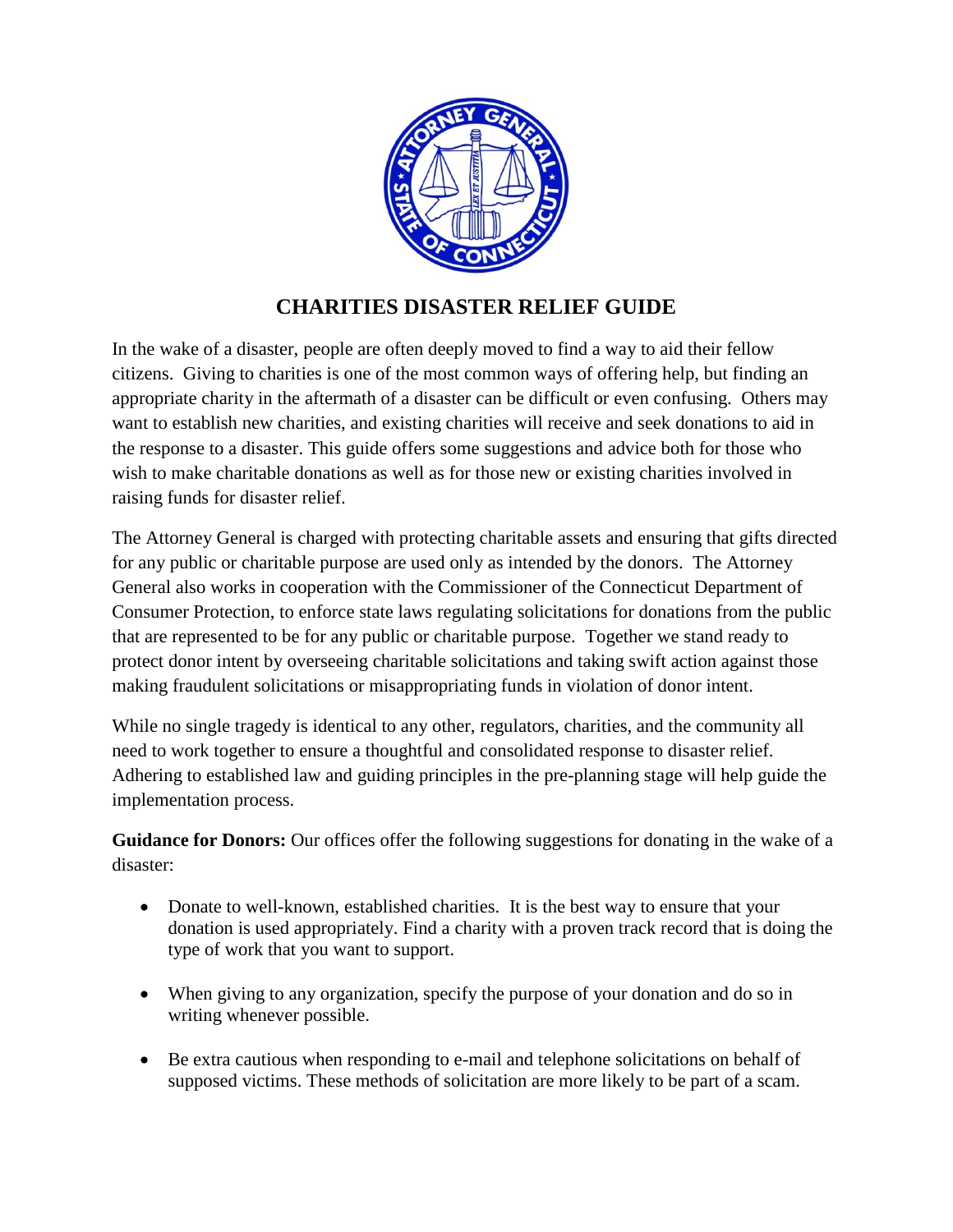- Delete unsolicited e-mails and don't open attachments, even if they claim to contain video or photographs. The attachments may be viruses designed to steal personal financial information from your computer.
- Watch carefully for copycat organizations. Criminals are likely to set up bogus sites to steal the identities and donations of generous, unsuspecting individuals. When giving online, be sure to find the charity's legitimate website. You can access accurate links to the sites of each bona fide charity at Charity Navigator [\(www.charitynavigator.org\)](http://www.charitynavigator.org/).
- Social media sites can also perpetuate scams. Exercise caution in giving via these vehicles. Investigate the groups behind such pleas to ensure that they come from a legitimate organization. Make sure you evaluate the charity in the same way you would if the charity was not touted in the social media.
- Both the need for donations and the opportunity for giving will be present for some time. Therefore, do not feel pressured into making contributions; reputable charities do not use coercive tactics. If you feel pressured at all, you may be at risk of being scammed.
- Do not give your personal or financial information to anyone who solicits contributions.
- Avoid cash donations if possible. Pay by credit card, or write a check directly to the charity.
- Do not make checks payable to individuals.
- Note also that not all contributions are tax deductible. If you want to ensure that your contribution is tax deductible, confirm this with the charity, the IRS and your tax advisor.

The Department of Consumer Protection maintains information on the registration status of a charity on the Department's website, [https://www.elicense.ct.gov.](https://www.elicense.ct.gov/) The website also displays information about any active solicitation campaign on behalf of the charity by paid solicitors, including the identity of the paid solicitor and the minimum guaranteed percentage of donations that will be paid to the charity.

Additional information is also available at Charity Navigator, [http://www.charitynavigator.org;](http://www.charitynavigator.org/) the Federal Trade Commission: [http://www.ftc.gov/bcp/edu/microsites/charityfraud;](http://www.ftc.gov/bcp/edu/microsites/charityfraud) and the Better Business Bureau's Wise Giving Alliance at [http://www.bbb.org/us/charity.](http://www.bbb.org/us/charity)

**Communicating with Donors:** One of the biggest challenges charities face in the wake of a tragedy is ensuring transparency and maintaining donor confidence with respect to disaster relief donations. Plan ahead for disaster relief fundraising by developing protocols and a comprehensive plan that can be quickly implemented when disaster strikes. We urge charities to consider the following:

• Ensure donations are used in a manner consistent with donor intent. Establish a system and methodology that documents and facilitates receipt of donations in an efficient and expedient manner. Where there may be restricted donations, particularly in the wake of a tragedy or disaster, make sure these funds are adequately identified and segregated.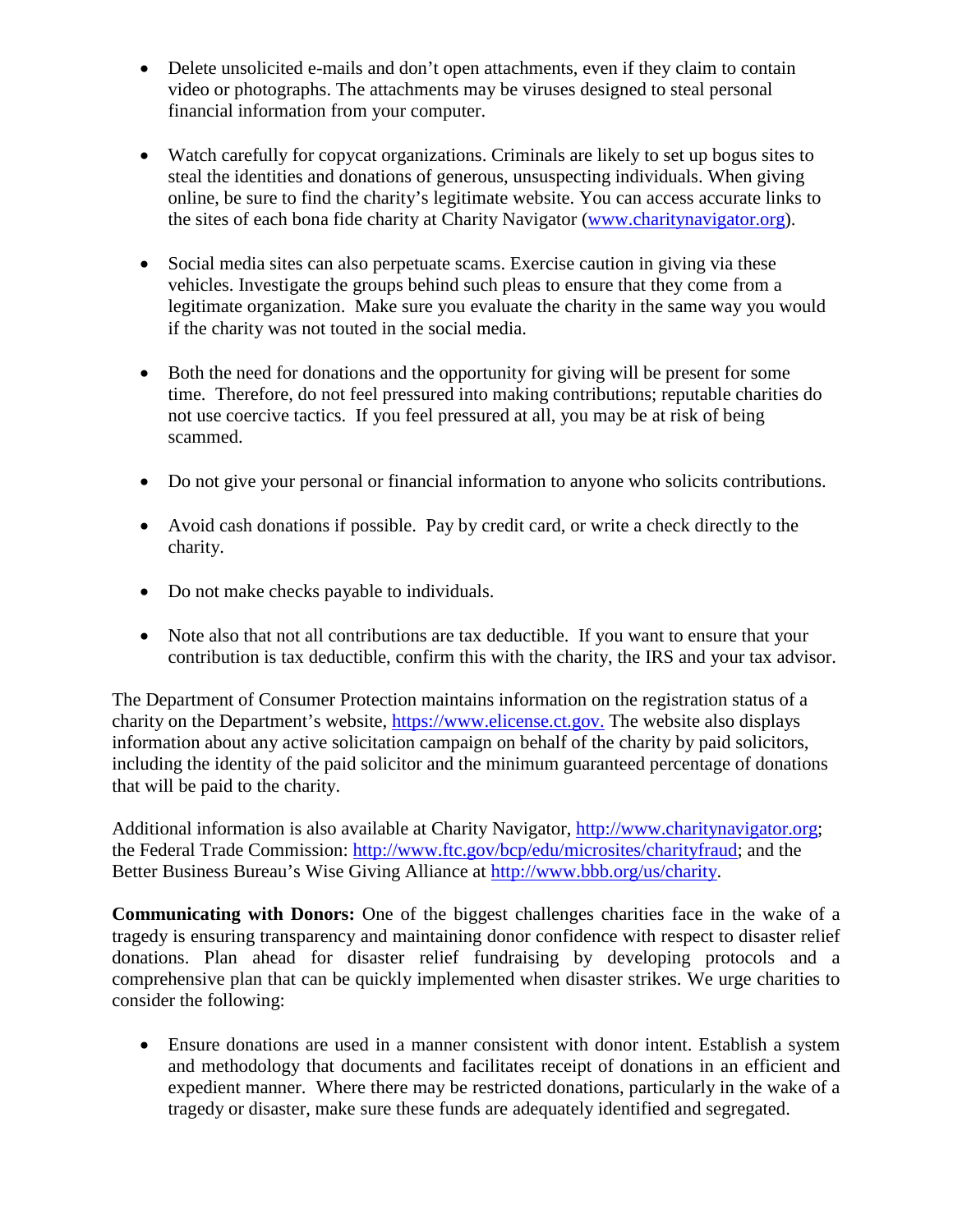- Embrace transparency by disclosing and publicizing financial information to allow donors to make informed giving decisions.
- Communicate clearly and openly with donors, the public and regulators. Stress consistency and clarity in your charitable message. Be clear about the purpose and use of funds to help bolster donor confidence and encourage further giving.
- Distribute funds in a timely manner, but provide a realistic timeframe to do so.
- If you are planning on raising funds on behalf of another organization, seek and secure its written authorization and consent before you begin any fundraising activities.
- Adhere to all local, state and federal reporting requirements regarding registration, solicitations and use of donations.
- Contact the Office of the Attorney General or Department of Consumer Protection with questions and concerns regarding fiduciary responsibilities, solicitation requirements and local state law.

**Solicitation & Registration Requirements:** Connecticut law requires that most organizations and individuals that solicit money for disaster relief purposes register or claim an exemption from registration with the Department of Consumer Protection (DCP). It is unlawful to solicit contributions without being registered. All paid solicitors and some fundraising counsel must register, post a bond and file certain reports. This registration information is available to the public at [https://www.elicense.ct.gov.](https://www.elicense.ct.gov/) For general information about state laws related to the solicitation of charitable funds and registration see the [DCP Website.](http://www.ct.gov/dcp/cwp/view.asp?a=1654&q=459952)

Additional resources to help Connecticut donors make informed decisions:

- Connecticut Attorney General Jepsen Cautions Residents on Charitable Giving: Beware [of Potential Scams](http://www.ct.gov/ag/cwp/view.asp?A=2341&Q=515702)
- Charity search [is the charity registered?](https://www.elicense.ct.gov/Lookup/LicenseLookup.aspx)
- [BBB Wise Giving Alliance](http://www.bbb.org/us/charity/)
- [FTC Warns Consumers: Charity Scams Often Follow Disasters](http://www.ftc.gov/news-events/press-releases/2013/05/ftc-warns-consumers-charity-scams-often-follow-disasters)
- FTC- [Consumer Information-](http://www.consumer.ftc.gov/features/feature-0011-charity-scams) Charity Scams
- Wise Giving [Tips for Internet and Social Media Solicitations](http://www.ct.gov/ag/lib/ag/charities/internet_and_social_media_solicitations-_wise_giving_tips.pdf)
- [Center for Disaster Philanthropy](http://disasterphilanthropy.org/)
- [Charity Navigator](http://www.charitynavigator.org/)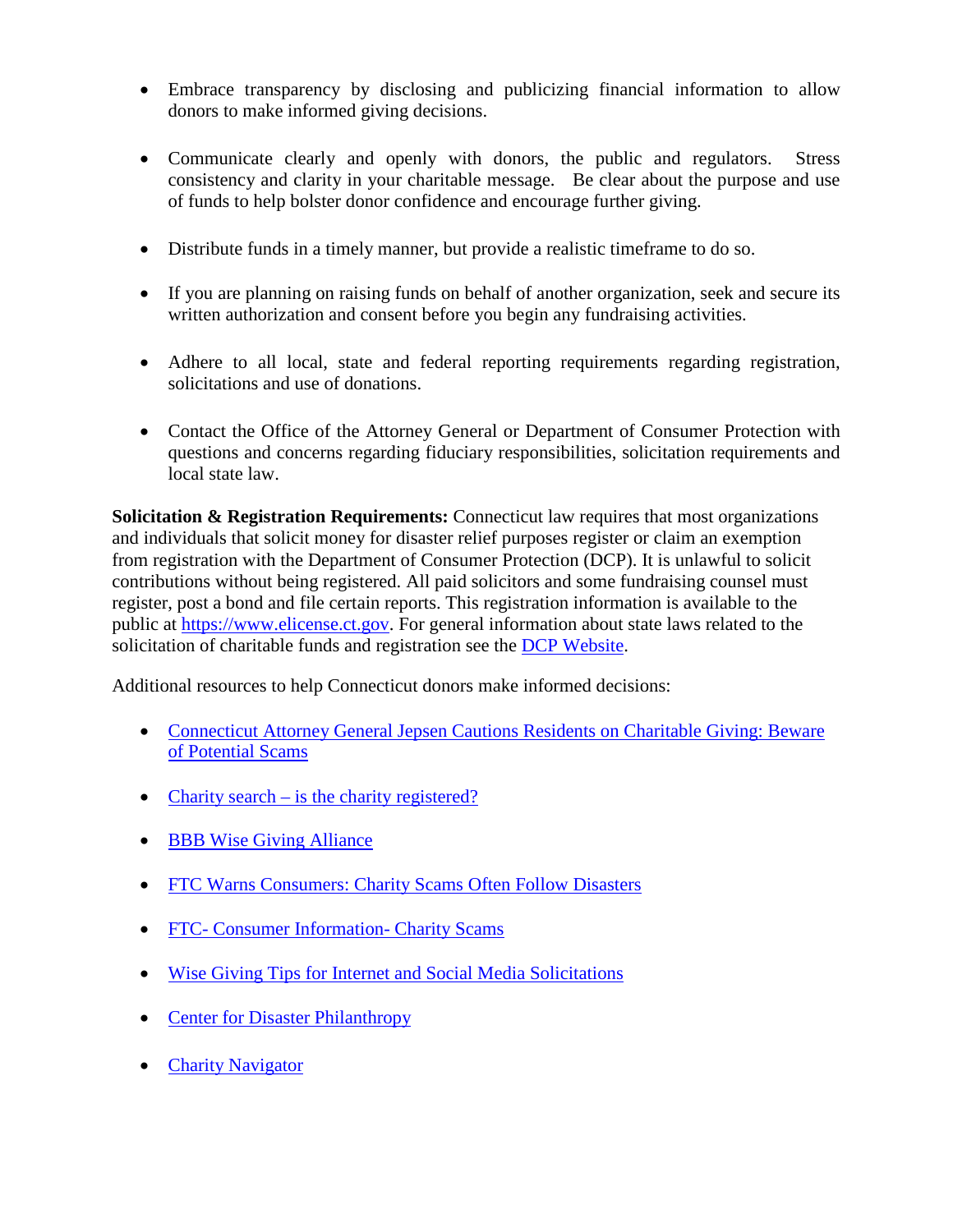• [Guidestar](http://www.guidestar.org/)

**Guidance on Governance and Best Practices for Non Profits:** Guidance on setting up your Connecticut non-profit in the wake of a disaster and implementing good governance and best practices:

- IRS- [Disaster Relief Resources for Charities and Contributors](http://www.irs.gov/Charities-&-Non-Profits/Charitable-Organizations/Disaster-Relief-Resources-for-Charities-and-Contributors)
- IRS- [Publication 3833: "Disaster Relief: Providing assistance](http://www.irs.gov/pub/irs-pdf/p3833.pdf) through charitable [organizations"](http://www.irs.gov/pub/irs-pdf/p3833.pdf)
- IRS- Webinar on "Starting and Operating Charities for Disaster Relief"
- Guidance on Best Practices: [Connecticut Association of Non Profits](http://www.ctnonprofits.org/resources/principles)
- Guidance on Governance: [Connecticut Association of Non Profits;](http://www.ctnonprofits.org/resources/governance) Panel on the Non [Profit Sector;](http://www.nonprofitpanel.org/Report/principles/index.html) [IRS information on Governance and related topics](http://www.irs.gov/pub/irs-tege/governance_practices.pdf)
- Suggested guidelines for setting up a charity: [Starting & Building a Nonprofit;](http://www.hfpg.org/nsp/IdLikeTo/FindAdditionalResources/StartingBuildingaNonprofit.aspx) Starting a [Nonprofit;](http://www.ctnonprofits.org/resources/start) [IRS Info on "How to Apply to be Tax Exempt"](http://www.irs.gov/Charities-&-Non-Profits/How-to-Apply-to-Be-Tax-Exempt-1)
- [Stayexempt.irs.gov](http://www.stayexempt.irs.gov/) an IRS site created especially for  $501(c)(3)$  organizations wishing to maintain their tax exempt status

**Relationship Building:** Before engaging in fundraising, we encourage individuals and organizations to seek informed guidance on fundraising and operational best practices. Identify and connect with local organizations, state regulators and professionals who are knowledgeable about fundraising, as well as leaders who can identify a community's needs in the event of a disaster. This may be a fluid group whose members are engaged depending on the nature of the disaster and suited to the various stages of recovery. The community's needs should be reassessed regularly to ensure needs continue to be met. If you anticipate raising funds on behalf of another organization, reach out to its leadership and be sure to secure its written authorization and consent before you begin any fundraising activities.

- [Community Foundations in Connecticut](https://www.ctphilanthropy.org/connecticut-network-community-foundations)
- [Connecticut Council for Philanthropy](https://www.ctphilanthropy.org/)

**Legislation:** In response to the shooting at Sandy Hook Elementary School on December 14, 2012, Governor Malloy proposed legislation to create the Connecticut Coordinated Assistance and Recovery Endowment [\(CT CARE\)](http://www.cga.ct.gov/2013/ACT/PA/2013PA-00275-R00HB-06374-PA.htm) Fund for victims of disasters and other emergencies. If called into action, the Fund will establish separate accounts restricted to each emergency, as well as a separate endowment for operations and sustainability. This approach is intended to ensure that 100% of the donations for a specific tragedy or emergency are used for relief related to that specific event. The legislated infrastructure is intended to be the primary repository available